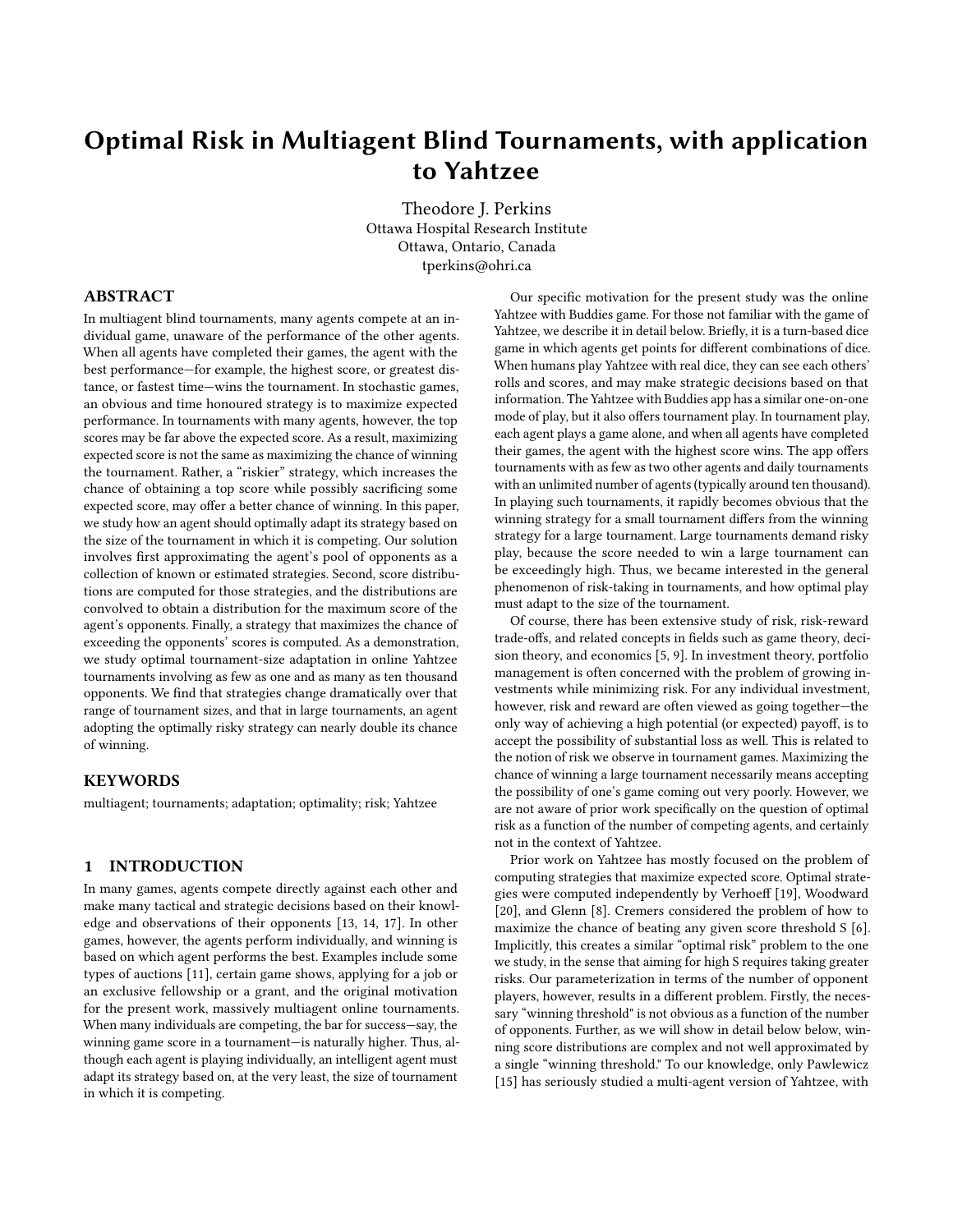a focus on beating either one or a collection of opponents. They explored heuristic strategies for winning in multiplayer games. In contrast, we focus on computing optimal strategies for winning blind Yahtzee tournaments, and study how the strategy changes as a function of the number of competitors.

In this paper, we propose a general approach to defining optimal agent behaviour in multiagent blind tournaments. To achieve maximum generality, we sought to minimize the assumptions made by our approach. In its simplest form, we require only: (1) that the rules of the game are known; (2) that playing the game results in a discrete-valued score; (3) that the single-agent version of the game can be solved optimally for any terminal objective function that depends on score; and (4) that the number of opposing agents in the tournament is known. Our solution concept also allows the agent to have models of the opposing agents' strategies (as in for example [\[2,](#page-7-11) [4,](#page-7-12) [7\]](#page-7-13)). The organization of this paper is a follows. First, we define multiagent blind tournament games. Second, we lay out our solution strategy. Third, we define the rules of our example domain, Yahtzee. Fourth, we describe our dynamic programming approach to compute optimal Yahtzee strategies, which is non-trivial as Yahtzee has a challengingly-large state space. Finally, we present empirical data from the online game alongside optimal strategies for different sizes of Yahtzee tournaments. We emphasize how optimal strategies adapt to different tournament sizes, and in particular, how higher risk play is optimal in larger tournaments.

## 2 DEFINITIONS AND PROBLEM STATEMENT

We define a single-agent game to be a tuple  $G = (G, S, A, A, P, q_0, T)$ , where:

- $G = \{g_1, \ldots, g_l\}$  is a set of possible game states,<br>•  $S : G \longrightarrow \mathbb{R}$  defines the agents score in every game
- $S: G \to \mathbb{R}$  defines the agents score in every game state,
- $A = \{a_1, \ldots, a_n\}$  is a set of possible agent actions,
- $\mathcal{A}(q): G \mapsto A$  specifies the allowed agent actions in every game state,
- $P : G \times A \times G \mapsto [0, 1]$  is the transition function, where  $P(g, a, g')$  gives the probability that game state  $g'$  follows<br>when an agent takes action  $a \in \mathcal{A}(a)$  from game state a when an agent takes action  $a \in \mathcal{A}(q)$  from game state  $q$ ,
- $g_0 \in G$  is the initial game state, and
- $T \subset G$  is a nonempty set of terminal or end game states. From these states, no further actions are allowed and no game state transitions are possible.

A game is similar to a Markov Decision Process (MDP) [\[16\]](#page-7-14), but it lacks an explicit reward or cost function. The score component of the game state can be viewed as one notion of reward. However, we will not be assuming that the goal is to maximize the expected score. Indeed, the idea central to this paper is that maximizing expected score can be quite different from maximizing the chance of winning a tournament.

A policy  $\pi$  maps every game state  $q \in G$  to either a single action allowed in that game state, or to a distribution over such actions. Whether the policy is deterministic or stochastic, we let  $\pi(q, a)$ denote the probability of taking action a in game state д.

A tournament describes a situation in which one or more agents play statistically independent instances of the same game  $G$ . We assume for simplicity that every agent that competes in the tournament completes its game, and thus obtains a final score. (However, it is straightfoward to extend our framework to allow for some agents not completing their games.) If there is a single agent with a final score higher than all other agents' final scores, then that agent is declared the winner of the tournament. Otherwise, there is no winner.

In general, when an agent is playing in a tournament, the optimal strategy may depend on who else is playing in the tournament and what their strategies are. This information may not be available, and researchers in game theory have proposed solution concepts, such as Nash equilibria, as both descriptive but also proscriptive theories [\[14\]](#page-7-1). However, sometimes an agent does know who the opponents are and what their strategies are—for instance through some approximation or past experience—and this can be used to adapt one's strategy (e.g. [\[2,](#page-7-11) [4,](#page-7-12) [7\]](#page-7-13)). This is the approach we take, with the main novelty being our emphasis on how tournament size influences strategy. Formally, the problem we seek to solve is: Find a policy that maximizes the chance of winning a tournament of game G against N other agents who follow known policies  $\pi_1, \ldots, \pi_N$ . In the next section, we describe how this can be done in relatively straightfoward fashion, at least conceptually. We then describe our application of this solution strategy to tournament Yahtzee, where computing with the large state spaces involved is the primary challenge.

## <span id="page-1-0"></span>3 SOLUTION APPROACH

The first observation in our solution is that the combination of a game  $G = (G, S, A, A, P, g_0, T)$  and a policy  $\pi$  defines a Markov process  $M = (G', P', g'_0, T')$  in the following obvious way. The state set is the same as the same states  $G' = G$ . The transition state set is the same as the game states  $G' = G$ . The transition<br>probabilities are  $P'(a, a') = \sum_{x \in A} \pi(a, a)P(a, a, a')$ . The initial probabilities are  $P'(g, g') = \sum_{a \in \mathcal{A}(g)} \pi(g, a) P(g, a, g')$ . The initial<br>state is the same  $a' = a_0$ . Finally, the terminal states are the same state is the same,  $g'_0 = g_0$ . Finally, the terminal states are the same,  $T' - T$  $T' = T$ .

Second, as for any Markov process with an initial state and terminal states, there is a (sub)probability distribution describing the chance that the process eventually reaches each terminal state [\[16\]](#page-7-14). More formally, if  $g_t$  is a random variable denoting the state<br>of the process at time t then the distribution of interest is  $u_a(x)$ of the process at time t, then the distribution of interest is  $\mu_{\pi}(q)$  =  $\lim_{t\to\infty} P(q_t = g)$  for each  $g \in T$ . We use the subscript  $\pi$  on  $\mu$  to make explicit the dependence of the terminal distribution on the policy  $\pi$ . For a Markov process in general, this is a subprobability distribution. We made the simplifying assumption above, however, that all agents complete their games. More formally, this means that  $\pi$  causes the game to reach a terminal state for certain, or at least with probability one. In most games, no plausible policy leads to an endless game, and in some games, such as Yahtzee, every policy causes the game to end. The equations below, however, can be generalized to account for policies causing unending games.

The third observation is that for an opponent agent's policy  $\pi$ , the full distribution over terminal states of the Markov process is not important. We really only need to know the terminal distribution over scores, as it is the scores that determine the winner of the tournament. Thus, we abuse our notation for terminal distribution somewhat to also define a terminal distribution over scores:  $\mu_{\pi}(s) = \sum_{g:S(g)=s} \mu_{\pi}(g)$ . Note that scores are real-valued, but that the set of states  $G'$  (or  $G$ ) is finite. Therefore, the final score distribution is of states  $G'$  (or  $G$ ) is finite. Therefore, the final score distribution is<br>a discrete distribution a discrete distribution.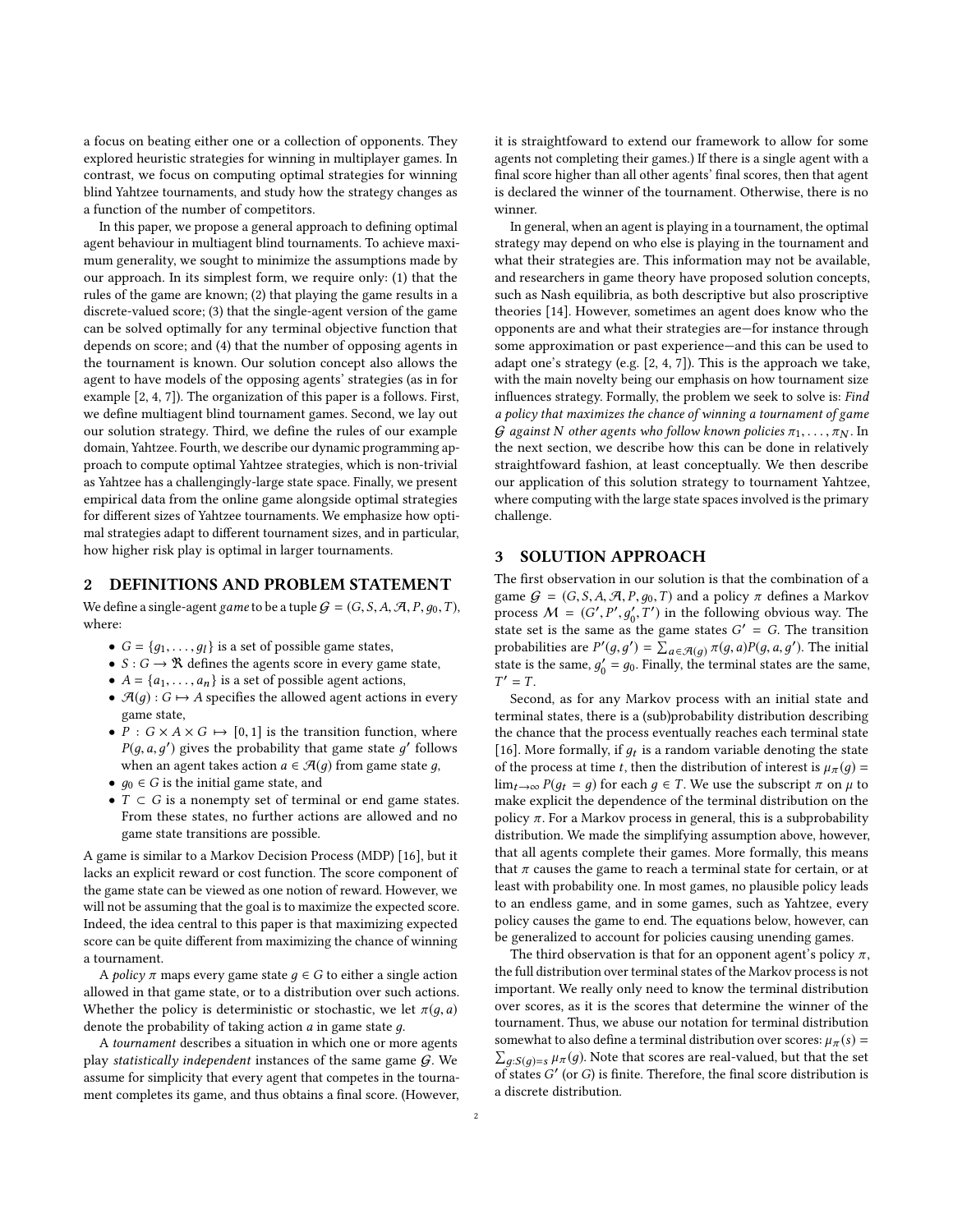Now, recall that our problem statement involves one agent in a tournament trying to beat  $N$  other agents, which play strategies  $\pi_1, \ldots, \pi_N$ . Let  $o_1, \ldots, o_N$  be random variables describing the final scores of those agents—their "outcomes". Let  $M_j = \max_{i=1}^j o_i$  be the maximum score obtained by the first  $i < N$  agents. To beat all the scores of those agents—their outcomes . Let  $m_j = \max_{i=1}^{j} v_i$  be the maximum score obtained by the first  $j \leq N$  agents. To beat all the other agents, our agent must score strictly greater than  $M_N$ . What other agents, our agent must score strictly greater than  $M_N$ . What is the distribution of  $M_N$ ? It can readily be obtained by convolving the individual agents' score distributions recursively as follows.

$$
Pr(M_1 = s) = Pr(o_1 = s) = \mu_{\pi_1}(s) \; .
$$

For  $j > 1$ ,

 $Pr(M_i = s)$ 

- $= Pr \left( \max_{i=1...j} o_i = s \right)$
- =  $Pr(max(o_j, M_{j-1}) = s)$

$$
= Pr((o_j = s \text{ and } M_{j-1} \le s) \text{ or } (o_j < s \text{ and } M_{j-1} = s))
$$

$$
= \mu_{\pi_j}(s) \left( \sum_{s' \le s} Pr(M_{j-1} = s') \right) + \left( \sum_{s' < s} \mu_{\pi_j}(s') \right) Pr(M_{j-1} = s)
$$

 $\sqrt{s' \leq s}$  /  $\sqrt{s' \leq s}$  /<br>Having used these equations to compute  $Pr(M_N = s)$ , we can then write the probability of our agent winning with a score of s as  $W(s) = Pr(M_N < s) = \sum_{s' < s} Pr(M_N = s').$ <br>Finally we can state our approach to find

Finally, we can state our approach to finding an optimal strategy for playing the tournament. We construct a Markov decision process  $\widehat{MDP} = (G'', A'', \mathcal{A}'', P'', g''_0, T'', R)$  where:

- $G'' = G$  is the set of possible (game) states,
- $A'' = A$  is the set of possible actions,<br>•  $A'' = A$  tells which actions are possible
- $\mathcal{A}^{\prime\prime} = \mathcal{A}$  tells which actions are possible from which states,
- $P'' = P : G'' \times A'' \times G'' \rightarrow [0, 1]$  is the transition function,
- $g_0'' = g_0$  is the initial state,<br>•  $T'' T$  are the terminal state.
- $T'' = T$  are the terminal states,<br>• P is the reward function, define
- $R$  is the reward function, defined as follows:

$$
R(g, a, g') = \begin{cases} W(S(g')) & \text{if } g \notin T'' \text{ and } g' \in T'' \\ 0 & \text{otherwise} \end{cases}
$$

In words, the MDP follows the same dynamics as a single game, but upon completion of the game, the final reward is equal to that chance that the final score obtained will win the tournament. By construction, the policy that maximizes this expected reward maximizes the chance of winning the tournament. Incidentally, this construction also implies that a deterministic strategy is sufficient for maximizing the chance of winning the tournament (as MDPs are in general optimally solved by deterministic policies [\[16\]](#page-7-14))—as opposed to a stochastic policy, or history-based policy, or some other more complicated construct. We next turn to Yahtzee, where we provide some details of the game, and describe how we applied the above solution concept to computing strategies for Yahtzee tournaments.

#### 4 YAHTZEE RULES

A single-agent Yahtzee game comprises 13 turns, and each turn involves at least one and up to three rolls of dice. At the start of each turn, the agent rolls five dice. The agent can then "assign" that roll to one of 13 distinct scoring boxes (unless a box has already been used). The points obtained depend on the dice faces showing as well as the box, as summarized in Table [1.](#page-2-0) Alternatively, the agent

<span id="page-2-0"></span>Table 1: Scoring rules for each of 13 scoring boxes in Yahtzee

| <b>Box</b>        | Scoring rule       | Example                                                                                                                                                                                                                                                                                                                                                                                                                        |
|-------------------|--------------------|--------------------------------------------------------------------------------------------------------------------------------------------------------------------------------------------------------------------------------------------------------------------------------------------------------------------------------------------------------------------------------------------------------------------------------|
| Ones              | $1 \times n$ o.    |                                                                                                                                                                                                                                                                                                                                                                                                                                |
|                   | of ones            | $\bigodot \bigodot \bigodot \bigodot \bigodot$ : $\bigodot$ $\rightarrow$ 2 points                                                                                                                                                                                                                                                                                                                                             |
| Twos              | $2 \times$ no.     |                                                                                                                                                                                                                                                                                                                                                                                                                                |
|                   | of twos            |                                                                                                                                                                                                                                                                                                                                                                                                                                |
| Threes            | $3 \times$ no.     |                                                                                                                                                                                                                                                                                                                                                                                                                                |
|                   | of threes          | $\begin{array}{ c c c c c c }\n\hline\n\textbf{1} & \textbf{1} & \textbf{1} & \textbf{1} \\ \hline\n\textbf{2} & \textbf{1} & \textbf{1} & \textbf{1} \\ \hline\n\textbf{3} & \textbf{1} & \textbf{1} & \textbf{1} \\ \hline\n\textbf{4} & \textbf{1} & \textbf{1} & \textbf{1} \\ \hline\n\textbf{5} & \textbf{1} & \textbf{1} & \textbf{1} \\ \hline\n\textbf{6} & \textbf{1} & \textbf{1} & \textbf{1} \\ \hline\n\textbf{$ |
| Fours             | $4 \times n$ o.    |                                                                                                                                                                                                                                                                                                                                                                                                                                |
|                   | of fours           |                                                                                                                                                                                                                                                                                                                                                                                                                                |
| Fives             | $5 \times$ no.     |                                                                                                                                                                                                                                                                                                                                                                                                                                |
|                   | of fives           | $\boxed{\cdot \cdot \cdot \cdot \cdot \cdot \cdot \cdot}$ $\rightarrow$ 5 points                                                                                                                                                                                                                                                                                                                                               |
| <b>Sixes</b>      | $6 \times$ no.     |                                                                                                                                                                                                                                                                                                                                                                                                                                |
|                   | of sixes           |                                                                                                                                                                                                                                                                                                                                                                                                                                |
| Three of          | Sum of dice        |                                                                                                                                                                                                                                                                                                                                                                                                                                |
| a kind            | if $\geq 3$ match  |                                                                                                                                                                                                                                                                                                                                                                                                                                |
| Four of           | Sum of dice        |                                                                                                                                                                                                                                                                                                                                                                                                                                |
| a kind            | $if > 4$ match     |                                                                                                                                                                                                                                                                                                                                                                                                                                |
| F <sub>U</sub> 11 | 25 if 2 match $\&$ |                                                                                                                                                                                                                                                                                                                                                                                                                                |
| house             | 3 others match     | $\boxed{\cdot}$ $\boxed{\cdot}$ $\boxed{\cdot}$ $\rightarrow$ 25 points                                                                                                                                                                                                                                                                                                                                                        |
| Small             | 30 if four dice    |                                                                                                                                                                                                                                                                                                                                                                                                                                |
| straight          | in series          |                                                                                                                                                                                                                                                                                                                                                                                                                                |
| Large             | 40 if five dice    |                                                                                                                                                                                                                                                                                                                                                                                                                                |
| straight          | in series          | $\begin{array}{ c c c c c c c c }\n\hline\n\hline\n\textbf{1} & \textbf{1} & \textbf{1} & \textbf{1} & \textbf{1} & \textbf{1} \\ \hline\n\textbf{2} & \textbf{3} & \textbf{1} & \textbf{1} & \textbf{1} & \textbf{1} \\ \hline\n\textbf{3} & \textbf{1} & \textbf{1} & \textbf{1} & \textbf{1} & \textbf{1} \\ \hline\n\textbf{4} & \textbf{1} & \textbf{1} & \textbf{1} & \textbf{1} & \textbf{1} \\ \hline\n\textbf{$       |
| Yahtzee           | 50 if all five     |                                                                                                                                                                                                                                                                                                                                                                                                                                |
|                   | dice match         |                                                                                                                                                                                                                                                                                                                                                                                                                                |
| Chance            | Sum of dice        | $\begin{bmatrix} \cdot & \cdot & \cdot \\ \cdot & \cdot & \cdot \end{bmatrix}$ : $\begin{bmatrix} \cdot & \cdot \\ \cdot & \cdot \end{bmatrix}$ = 20 points                                                                                                                                                                                                                                                                    |
|                   |                    |                                                                                                                                                                                                                                                                                                                                                                                                                                |

can re-roll some or all of the dice. Then, there is another decision to either assign the dice roll to a scoring box, or to re-roll some or all of the dice yet again. If three rolls have been made, then the dice roll must be assigned to one of the unused scoring boxes.

The total score for the game depends on the sum of the individual box scores, but with two additional rules. First, if the sum of the scores in the boxes Ones through Sixes it at least 63, then 35 bonus points are awarded. Second, if the agent has already scored a Yahtzee (worth 50 points), and if the agent rolls any subsequent Yahtzees and assigns them to one of the scoring boxes, then an additional 50 points is awarded for each such Yahtzee. Such points do not count towards the 63 bonus. If the agent "cancels" or "scratches" the Yahtzee box, by assigning to it a roll in which all five dice do not match, then any subsequent Yahtzees they may roll do not earn the 50 additional points. Note that it is allowed to assign any roll to any unused box, even if no points are obtained. In the official Yahtzee rules, additional Yahtzees are worth 100 points, not 50. However, we use 50 to be consistent with the online Yahtzee with Buddies game. With these rules, the maximum obtainable score is 880, which comes from rolling a Yahtzee every turn, including a Yahtzee of ones for the Ones box, a Yahtzee of twos for the Twos box, and so on. The minimum score is five, which is obtained by getting a zero in every box except chance, where one places a roll of five ones (after scratching the Yahtzee box).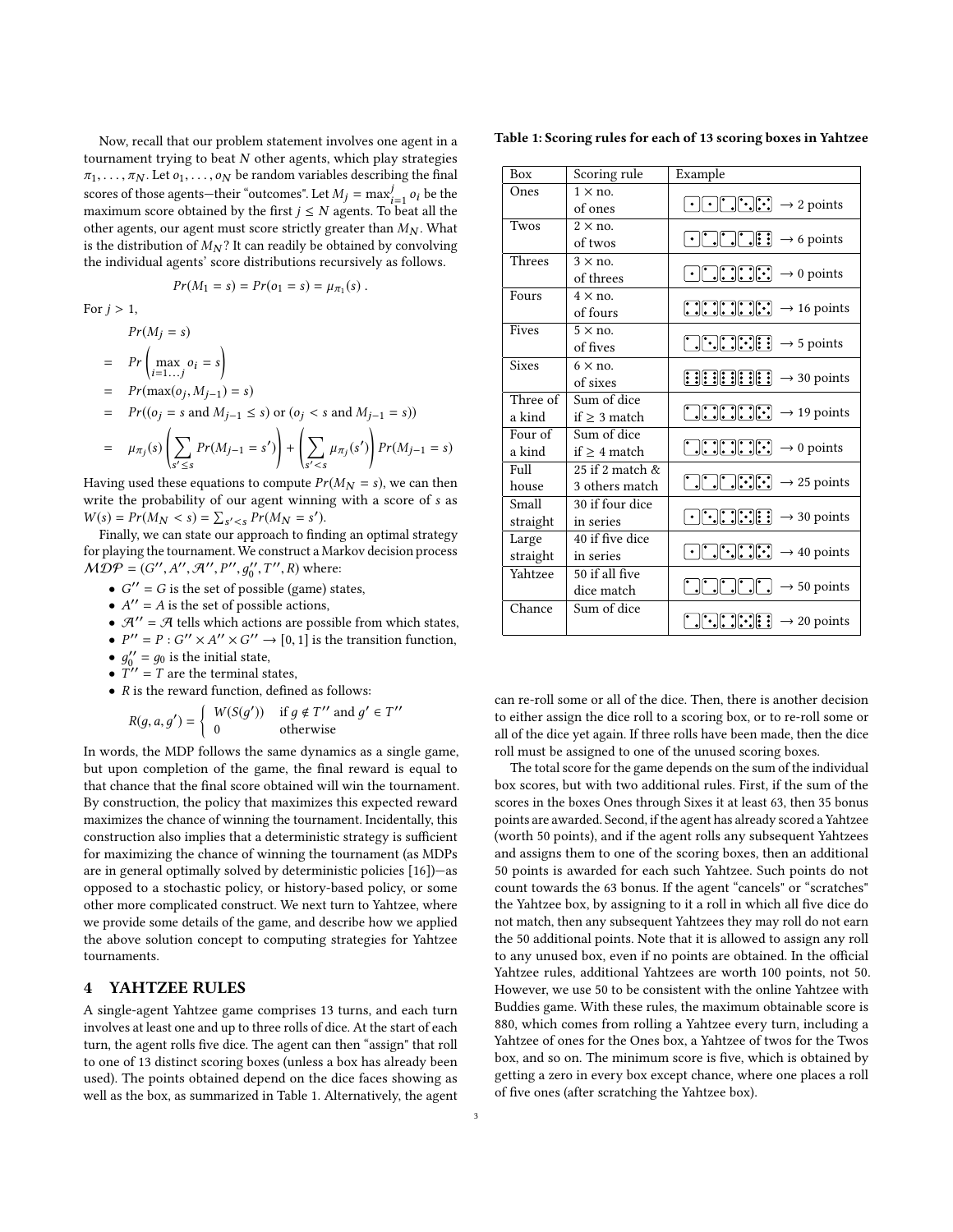# 5 STATE REPRESENTATION AND DYNAMIC PROGRAMMING

The full state of a Yahtzee game is too large to be conveniently represented explicitly. To see this, observe that the Ones box can be in one of seven states: unused, or used with a score of between zero and five. The Twos box can also be in one of seven states: unused, or used with a score of 0, 2, 4, 6, 8 or 10. Similarly with the Threes through Sixes boxes. The Three of a Kind box can be have 26 states: unused, or used with a score of 0, or 7, 8, 9, . . . , 30. And so on. Leaving the details to the reader, one can see that in total there are  $7^6 \cdot 26 \cdot$  $27 \cdot 3^4 \cdot 28 = 187,313,208,264$  possible joint states for the scoring<br>hoves. One must also account for the number of additional Vahtzees boxes. One must also account for the number of additional Yahtzees, between zero and twelve, beyond the first Yahtzee. Although we obviously cannot have as many as 12 additional Yahtzees in every possible joint scoring box state—for example, if only 3 turns have been played—we can naively bound the total number of states as  $13 \times 187, 313, 208, 264 = 2, 435, 071, 707, 432$ . Finally, there is the matter of the dice. Accounting for symmetries, five six-sided dice can show 252 distinct combinations. Given that the dice may be unrolled, at the start of a turn, or show 252 combinations after one, two or three rolls during a turn, the dice add  $1 + 3 \times 252 = 757$ possibilities. This leads us to <sup>1</sup>.<sup>843</sup> quadrillion possible full Yahtzee game states. If we required an 8-byte floating point number to store the value of each game state—representing the chance of winning the game, for example—this would equate to approximately 16 petabytes of storage. Such an amount is available on higher-end computing clusters or data centers, as is the computing power necessary to determine the values of those game states. However, we adopt a more parsimonious representation.

Our game state representation can be divided into four main components: 1) UsedState: indicating which scoring boxes have been used; 2) TopScore: the sum of scores obtained so far in the Ones through Sixes boxes, not counting any bonus; 3) BottomScore: the sum of scores obtained so far from the other boxes, Three-of-akind through Chance, including scores for any additional Yahtzees beyond the first; 4) RollState: the state of the dice. The first component, UsedState, comprises a binary indicator for each scoring box except Yahtzee, indicating whether or not the box has been used. For the Yahtzee box, we have a trinary value, indicating: unused, used but no Yahtzee scored, and used with a Yahtzee scored. The distinction between the two notions of the Yahtzee box being used are necessary because any future Yahtzees only accrue the bonus if a Yahtzee was first scored in the Yahtzee box. There are  $2^{12} \cdot 3 = 12288$  distinct UsedStates. TopScore, so called because the Ones through Sixes boxes are in the top half of a traditional paper-based Yahtzee scoring sheet, is an integer ranging from zero to 105, the latter achieved with five dice of the correct type being scored in every box. BottomScore is an integer ranging from zero to 740, the latter achieved with Yahtzees of sixes assigned to the Three-of-a-kind, Four-of-a-kind and Chance boxes, any type of Yahtzee assigned to the Full House, Small Straight, Large Straight and Yahtzee boxes, and Yahtzees in all of the Ones through Sixes boxes. As described above, the RollState is an integer ranging from zero to 756, indicating whether the dice have not been rolled yet (one possibility), or rolled once, twice or thrice.

In essence, then, we use four dimensional tables, indexed by UsedState (0 to 12287), TopScore (0 to 105), BottomScore (0 to 740) and RollState (0 to 756), to represent the values or optimal actions associated to different game states. However, the maximum possible TopScore and BottomScore values are not achievable in all Used-States. So, we create a set of 12288 three dimensional tables, one for each possible UsedState, and with TopScore and BottomScore ranging over only their possible values depending on the scoring boxes used in each UsedState. Two different UsedStates correspond to a completed game, one where a Yahtzee has been scored and one where Yahtzee has been canceled. For these two UsedStates, the RollState only has one possible value—"unrolled" or "game over". Our collection of tables has 100, 706, 855, 944  $\approx$  100 billion entries.

The actions available to an agent in any of these game states is based on the Yahtzee rules, as described in the previous section, and the state transition probabilities follow what one would expect. Rolling the dice results in no change in UsedState, TopScore or BottomScore, but results stochastically in a new RollState. That RollState will indicate that one additional roll has been taken. We computed by straightforward enumeration the probabilities of different combinations of dice faces resulting based on the original dice faces and which dice were being (re)rolled. Assigning a dice roll to a score box results in a change in the UsedState (indicating the box that was used), and may result in a change to TopScore, BottomScore or both (in the case that the agent rolls a bonus Yahtzee and assigns it to one of the Ones through Sixes boxes). The RollState resets to zero, indicating either an unrolled dice state at the start of the next turn or that the game is over.

We implemented standard dynamic programming techniques to calculate optimal policies, state values, and state probabilities [\[16\]](#page-7-14), for different possible reward functions, as will be described below. More specifically, backwards dynamic programming was used to compute state values and optimal actions for every game state, starting with the terminal states. Then values of states where there is one turn left were computed based on the terminal states values, and so on. We scheduled the computations as one process per Used-State on the Compute Canada cluster Frontenac, at the Centre for Advanced Computing. Because the values of game states with different UsedStates but the same number of turns cannot depend on each other, we scheduled the computations of all such UsedStates to proceed in parallel. Only when all computations for a particular number of turns are completed do we proceed to computations for the previous turn. Once an optimal policy is computed, we then perform a forward dynamic program to compute the probabilities of different game states [\[16\]](#page-7-14), culminating in a policy-dependent distribution over terminal states, and hence a terminal score distribution. Allowing for some manual verification and restarting of dropped processes, the entirety of one such computation took approximately 1-2 weeks for a single choice of reward function.

# 6 EMPIRICAL WINNING-SCORE DISTRIBUTIONS

To get a sense of how high scores are needed to win in multiagentblind Yahtzee tournaments of different sizes, we manually played tournament games online, via the Yahtzee with Buddies gaming app. This app allows agents to compete in tournaments of different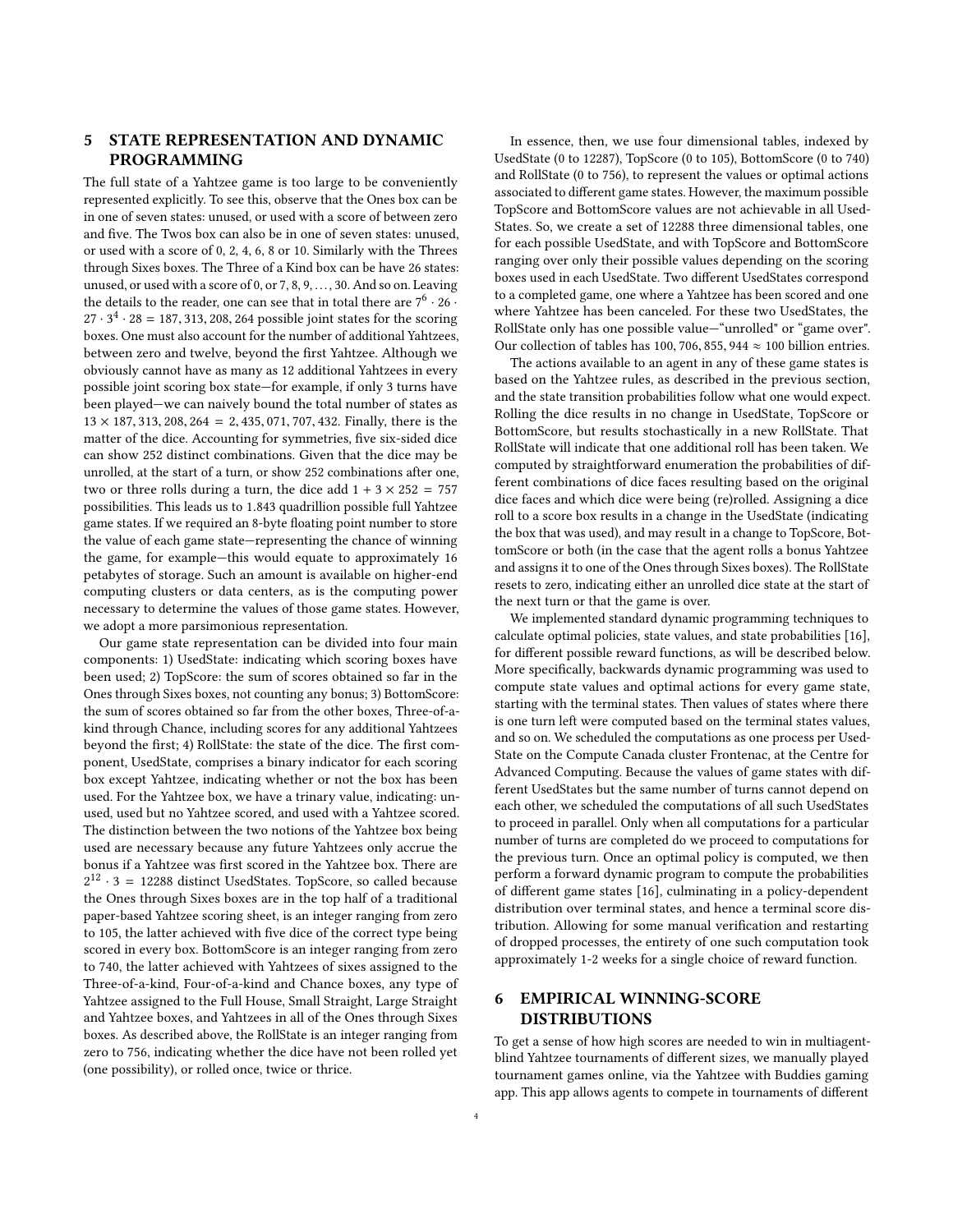sizes. Not all sizes of tournaments are available at all times. But over time, we were able to accumulate 50 played games in 15-agent tournaments, 25-agent tournaments and 50-agent tournaments. In these games, we played a strategy of indefinite optimality—one that we had developed through prior manual play, and which we believe is "good" but not the best possible. As evidence that our strategy is good, we won 5 of 50 15-agent tournaments, 3 of 50 25-agents tournaments, and 1 of 50 50-agent tournaments. All these empirical win rates are at or above expected level if all agents were acting optimally (or following any identical strategy). At the end of these tournaments, the scores of the top-3 scoring agents are revealed, including of course the winner, as well as ones' own rank among the agents. The app also offers two daily tournaments that allow an unlimited number of agents. We also played 25 of each of these tournaments. For these, we attempted to get the lowest score possible. The reason for this is that, from the outcome of the tournament, we could see the scores of the top-scoring agents, but we could not see how many agents were competing. By scoring as low as possible, often as little as 6-8 points in a whole game, we could use our rank in the tournament standings as an approximation of the number of agents that had competed. We found that one of the two daily tournaments consistently had 5,000-6,000 agents, while the other had 10,000-12,000. (The difference in the tournaments is in the rewards for winning or placing high, which presumably effects their desirability to players.) Figure [1](#page-4-0) shows the empirical spread of winning scores in tournaments of these different sizes. As one would expect, winning scores generally increase as a function of the number of agents in the tournament. The variability in winning score decreases with tournament size. This is to be expected from first principles, for example on the basis that the maximum of  $N$ samples from a bounded distribution has variance that decreases in  $N$  [\[1\]](#page-7-15).

# 7 PLAY THAT MAXIMIZES EXPECTED SCORE

Next, we computed a policy that maximies the expected score. This has been done several times before [\[8,](#page-7-8) [20\]](#page-7-7), though not always with the exact same rules, and to our knowledge, no one has previously exactly computed the distribution of scores for that optimal policy. We did this by dynamic programming as described above, choosing as terminal reward the game score, and with no (i.e. zero) intermediate rewards. The maximum expected score achievable is approximately 243.08. The black curve in Figure [2A](#page-4-1) shows the probability distribution over final scores achieved by that policy. It is interestingly complex, with many distinct components. The components are mainly due to whether or not a Yahtzee is scored, whether or not a large straight is scored, and so on. In contrast, categories like Ones through Sixes, Three-of-a-kind, Four-of-a-kind, and Chance, where one can score a wide range of values, tend to contribute to the smoother aspects of the distribution.

Based on the score distribution of a single score-maximizing agent, we calculated the distribution for the maximum score out of 10, 100, 1000, and 10,000 agents, as described in Section [3](#page-1-0) (Figure [2A](#page-4-1)). The most obvious effect of increasing the number of competing agents is that the distributions shift toward higher values. In a 10 agent tournament, the median winning score is just under 300, whereas it is approximately 500 when 10,000 agents are competing.

<span id="page-4-0"></span>

Figure 1: Distributions of the winning (top) score in multiagent-blind Yahtzee tournaments of different sizes, based on manual play in the "New Yahtzee with Buddies" app. For each tournament size, the minimum, 25th percentile, median, 75th percentile and maximum winning scores across the sampled tournaments are shown.

<span id="page-4-1"></span>

Figure 2: Score distributions for agents maximizing expected score, and the chances of winning tournaments against them. (A) The probabilities of different scores when a single agent plays the strategy that maximizes expected score (MES), and the probabilities of different maximum scores when 10, 100, 1000 or 10000 MES agents play statistically independent games. (B) The chance of an individual agent winning a tournament against, 1, 10, 100, 1000, or 10000 opponent MES agents.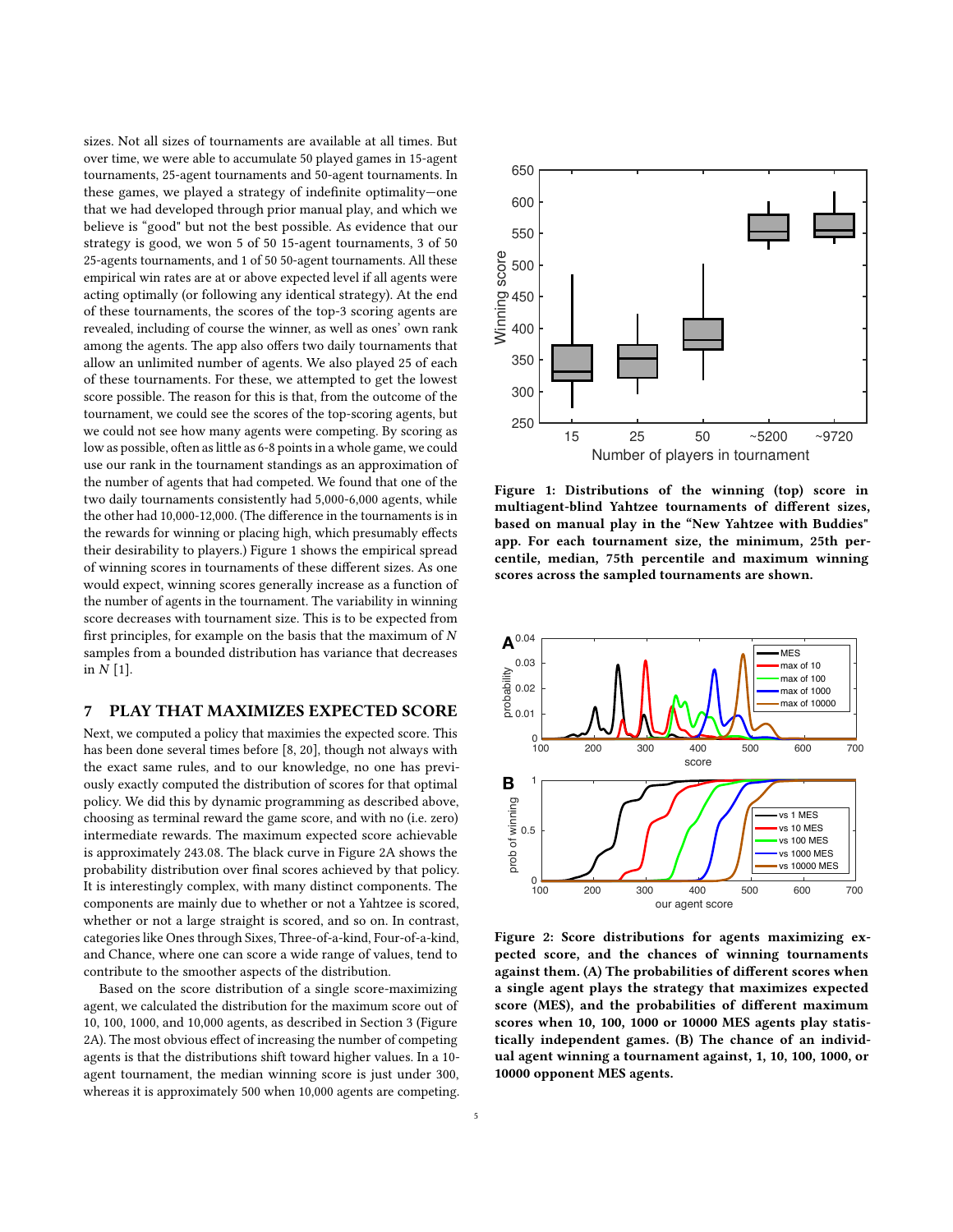Note that even in a 10,000 agent tournament, the distribution of the highest score is still substantially bimodal. At these high scores, agents are getting multiple Yahtzees, and the two modes in the distribution are likely due to getting one more or one fewer Yahtzee.

Comparing Figures [1](#page-4-0) and [2A](#page-4-1), we note some discrepancy in estimated winning scores for tournaments of approximately 10,000 participants. Empirically, in the Yahtzee with Buddies tournaments, the median winning score exceeds 550, more than 50 points higher than our calculated median winning score for 10,000 expectedscore maximizing agents. There are two obvious possible reasons for this. One is that participants in the online game are not playing to maximize expected score, but are, intelligently, playing a more risky strategy in order to increase the chance of winning. However, another likely explanation is that the online game has a sort of currency, "extra dice," which one can buy with real money or earn in other ways on the app. One can spend a limited number of these during the game to obtain extra rolls, which allows one to obtain better scores. Our model does not account for this aspect of the online game, which is absent in the Yahtzee box sets one can buy. Regardless, in either the app or our calculations for tournaments of expected-score-maximizing agents, greater numbers of agents lead to higher winning scores, and this motivates the search for policies that have a greater chance of obtaining such scores.

# 8 OPTIMAL TOURNAMENT PLAY AGAINST EXPECTED-SCORE MAXIMIZING AGENTS

Finally, we turn to our central calculation, which is of policies that maximize the chance of an agent winning a tournament where all the other agents follow the strategy that maximizes expected score (MES). We calculated policies for tournaments where there are 1, 10, 100, 1000, or 10,000 other MES agents against whom one is competing. In other words, we solved the Markov decision process described in Section [3](#page-1-0) five different times, with terminal rewards given by the five different tournament-winning probability functions shown in Figure [2B](#page-4-1), which were derived from the distributions shown in Figure [2A](#page-4-1). Of course, there are other tournament sizes we could have investigated, and other opponent strategies or combinations of opponent strategies we could have investigated. The single most obvious choice to us, however, was to investigate tournaments where agents are maximizing expected score.

Shortly, we will present results on how optimal tournament policies differ from the MES policy. First, however, we present some results on score distributions and chances of winning. Figure [3A](#page-5-0) shows the chance of an agent winning in tournaments where all other agents follow the MES strategy. To be clear, the agent follows a different strategy depending on the number of other MES agents in the tournament, adapting its policy to suit the tournament. For comparison, we also plot the probability of a single MES agent winning against the same numbers of other MES agents. It is clear that as tournament size increases, the chance of either a single MES agent or a tournament-adaptive agent winning decreases dramatically. Indeed, despite adapting to tournament size, the chance of winning remains at approximately one divided by the number of agents, although a growing gap can be seen between the MES and tournament-adaptive agent as tournament size increases. In Figure [3B](#page-5-0) we show the percentage increase in the chance of

<span id="page-5-0"></span>

Figure 3: Statistics regarding an agent strategy that is optimal in tournaments against varying numbers of opposing agents that maximize their expected score (MES agents). (A) The chances of one MES agent or one tournamentadaptive agent winning in tournaments with different numbers of other MES agents. (B) The advantage enjoyed by a tournament-adaptive agent, in terms of percentage increase in chance of winning. (C) The mean and standard deviation of the score distributions of agents optimized for tournaments of different sizes.

winning by a tournament-adaptive agent versus the MES policy. In small tournaments, there is relatively little advantage. But in tournaments of 10,000 agents, the tournament-adaptive policy increases the chance of winning by approximately 70%—a substantial improvement. Figure [3C](#page-5-0) confirms that the tournament-adaptive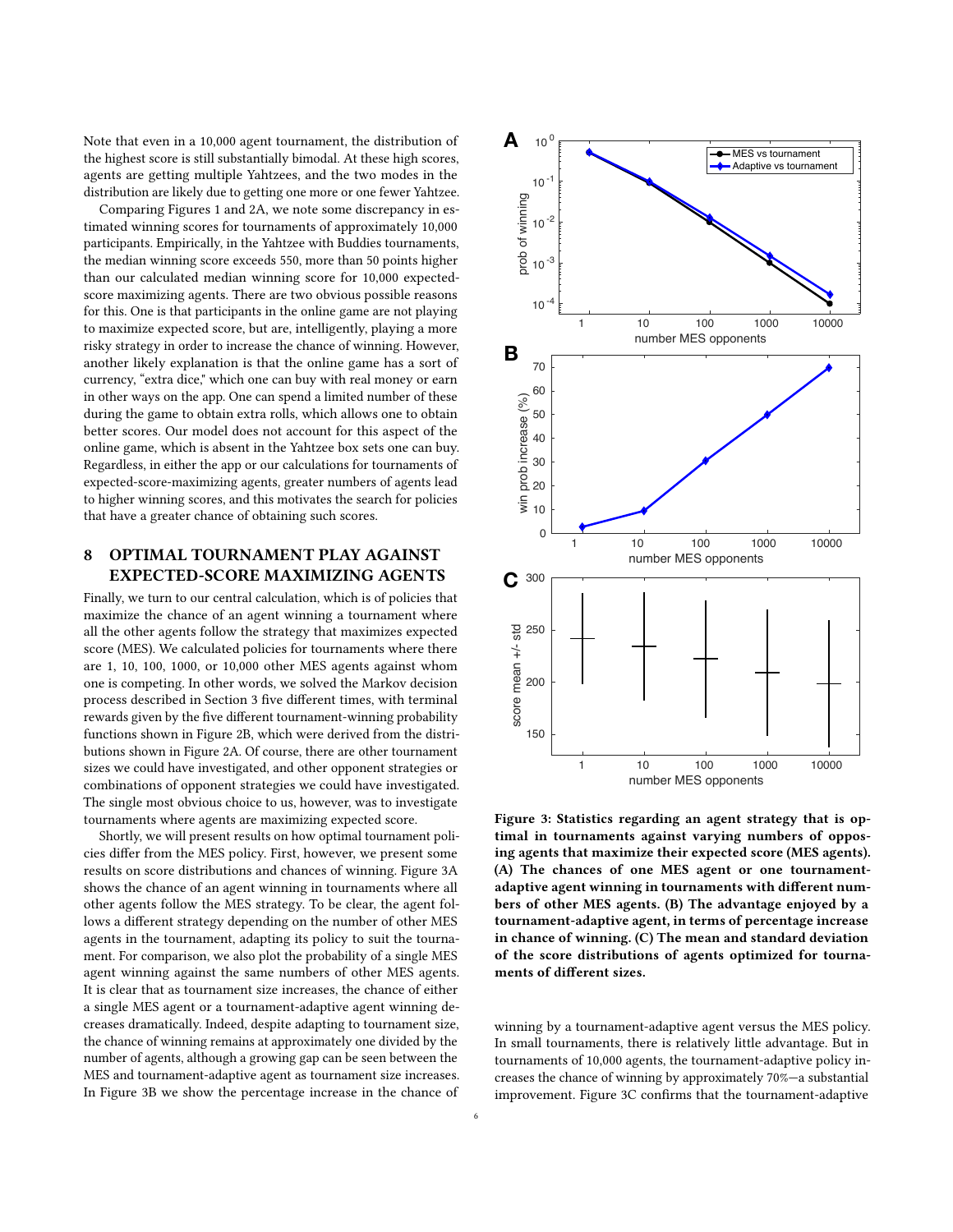agent achieves this by playing increasingly "risky" strategies as tournament size increases. The expected score of this strategy decreases with tournament size, but the variance goes up enough to increase the chance of obtaining extremely high scores, and thus winning the tournament.

Figure [4](#page-7-16) provides a visualization of the strategy employed by a MES agent, and the optimal strategies against varying numbers of MES agents. We recognize that the strategies themselves may be of more interest to Yahtzee aficionados than to AI/agents researchers, but we feel it is valuable to demonstrate concretely how optimal strategies can change in multiagent tournaments of different sizes. In our visualization, each strategy is represented by a grid of colored rectangles, along with an additional strip just to the right of the grid. Rows of the grid correspond to different boxes in which one can score a dice roll: Ones, Twos, etc. Columns correspond to the 13 turns of the game. The color of each rectangle is determined as follows. The green intensity is proportional to the probability of scoring successfully/well in that box on that turn, whereas red intensity is proportional to the probability of cancelling/scoring poorly in the box. For the boxes Ones through Sixes, we define a successful score as one that includes three or more of the desired die. (Getting three in each box allows one to get the upper bonus of 35 points, although there are many other ways to achieve 63 points on top.) For Three-of-a-kind, Four-of-a-kind, Full-house, Small Straight, Large Straight and Yahtzee, we consider any nonzero score successful—that is, any dice roll that meets the scoring requirements of the box. Scratching the box counts as unsuccessful. For Chance, we consider a score of 18 or higher (corresponding to more than the average score of 3.5 points per die) to be successful. Thus, a red box indicates one that is likely to be scratched or scored poorly on that turn, while a green box is likely to be scored successfully on that turn. A yellow or orange box is somewhere in the middle. Within each row, we scale the intensities so that the maximum red or green intensity is 100%. Thus, different boxes within the same row can be compared directly for color or intensity, but one should not compare between rows nor between the plots for different strategies. The strip to the right of each strategy's grid displays the total success or failure probability over the course of the game.

First, we examine the MES strategy in some detail. As Figure [4](#page-7-16) shows, that strategy is likely to succeed in the Twos through Sixes boxes, and also Three-of-a-Kind, Full House, the straights, and chance. The strategy has a respectable 33.46% change of scoring a Yahtzee at some point during the game. Perhaps most surprising is the high likelihood (89.67%) that the strategy will at some point sacrifice the Four-of-a-Kind box. The strategy is likely to score poorly in the Ones box (62.70%). A deficit in the Ones box is easily made up in other places, and this is quite consistent with how most agents play. When these plays are made are also interesting. The Yahtzee box shows the strongest trend with time. Although one cannot see because the colors are too dim, the strategy has about a 3-4% chance per turn of scoring a Yahtzee during the first five turns, and virtually no chance of scratching the Yahtzee. However, as the game approaches the final turn, the chance of scoring a Yahtzee drops to 1.05% (in part, because of the chance that the box has previously been scratched), while the chance of scratching Yahtzee on the final turn is 21.68%. Clearly, the strategy holds out hope

of scoring a Yahtzee as long as it can, but will sacrifice the box if necessary—even before the final turn. This may happen, for example, if the low chance of a Yahtzee is outweighed by other important game considerations, like obtaining the top bonus. Indeed, most boxes have a rather low chance of being scored successfully if left for the last turn.

Next, we consider the optimal strategies for winning against different numbers of MES agents. We will not cover every strategy in detail, but rather focus on trends as the number of MES opponents increases. The strategy against one MES opponent appears quite similar to the MES strategy itself. Against greater numbers of MES opponents, however, the strategy is quite different. Even against just 10 other MES agents, it is very hard to win without a Yahtzee. The strategies against 10 or more MES agents focus heavily on getting one or more Yahtzees, so that the total chance in a game is over 40% (with the exact percentage varying by the number of opponents). As the number of opponents increases, the strategy is also increasingly reluctant to scratch the Yahtzee box. Indeed, against 1,000 or 10,000 opponents, the stategy will virtually only ever scratch Yahtzee on the final turn. Another major change that we see, especially against 100 or more opponents, is in how the Four-of-a-kind box is played. Although the chance of getting a Four-of-a-kind remains low, the box is not sacrificied so easily or so early. Rather, it is kept open nearly as long as possible. Perhaps one reason for this is that the strategies' desperation to get a Yahtzee makes getting a Four-of-a-kind more likely (e.g. 18.47% per game in the 10,000 opponent strategy, versus 10.33% in the MES strategy). This may also make sense because winning a game against such large numbers of opponents typically requires multiple Yahtzees in the same game. An extra Yahtzee can be scored in the Four-ofa-kind box, where it gets points both for the numbers showing on the dice and the 50 bonus points for the extra Yahtzee. Along with the increased focus on getting Yahtzees, we see an increased chance of scratching Large Straight and of scratching or scoring below average on the Ones through Sixes boxes. Indeed, in the 10,000 opponent strategy, one can almost read off a priority list of when boxes are to be sacrificed, with Large Straight often sacrificed as early as turn 9, and the Sixes and Four a Kind second only to Yahtzee in reluctance for sacrifice. In summary, we see dramatic changes in the optimal single-agent strategy depending on how many agents against which it is playing.

#### 9 DISCUSSION

In this paper, we considered an agent playing a game in a tournament against many other agents, but without being able to observe the performance of those other agents. We proposed an optimal approach (under certain assumptions) to adapting an agent's policy for winning tournaments of different sizes, and demonstrated how radically policies could change in the domain of Yahtzee, when playing different numbers of opponents (Figures 3 and 4).

The distribution of the score-to-beat—that is, the highest score out of all opponent agents—is central to finding the best tournament policy. We proposed computing that distribution, and found that for Yahtzee, that distribution can be quite complex, with multiple modes (Figure [2\)](#page-4-1). However, another possibility would be to estimate that distribution empirically (as in Figure [1\)](#page-4-0), if one has access to previous